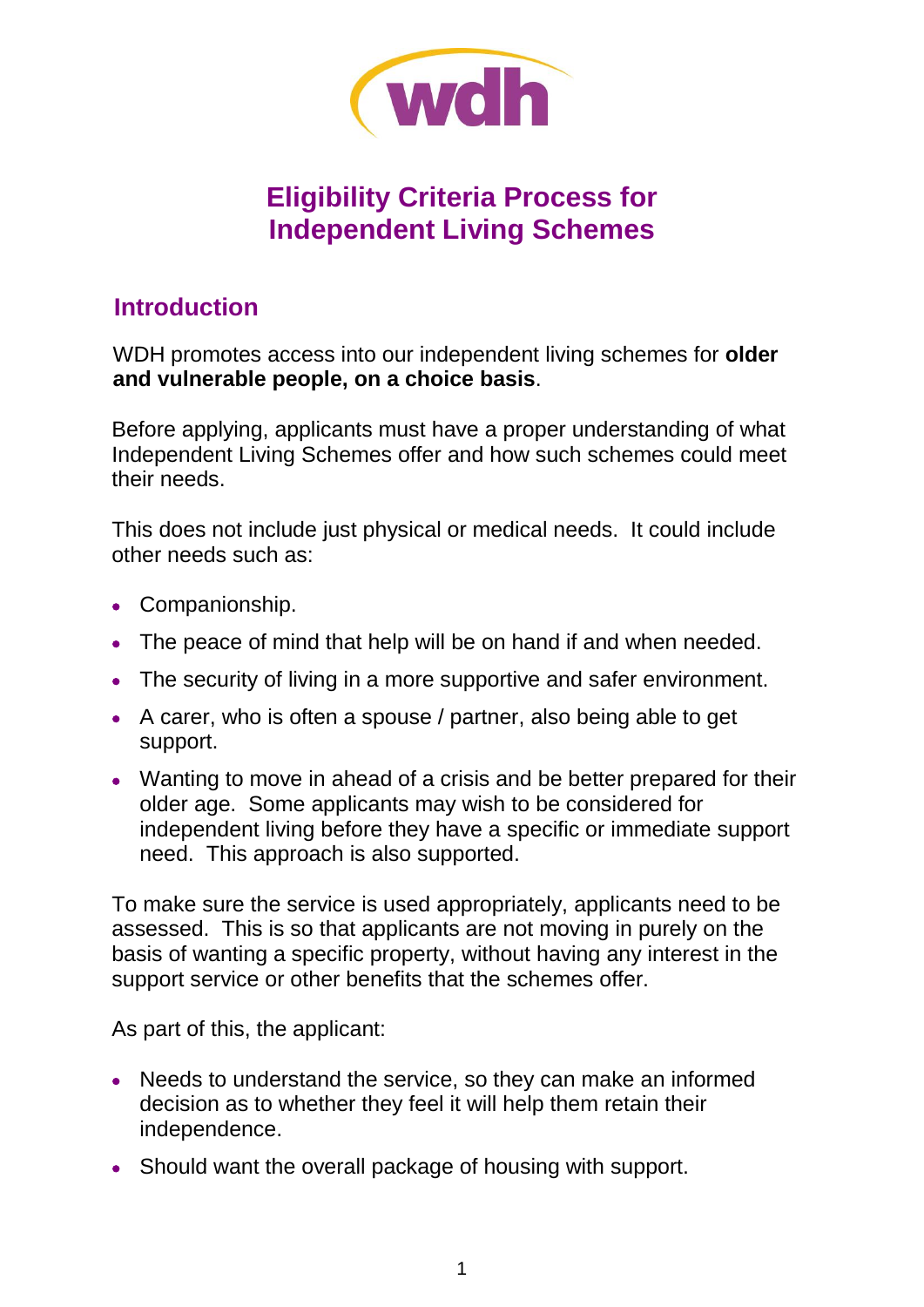The assessment arrangements are also in place to ensure that applicants are capable of living within their own home and do not need extra support that cannot be offered either directly or indirectly by the service.

If extra support is needed, the assessor would recommend one of our Extra Care Schemes as a more suitable rehousing option.

Applications for Extra Care Schemes are processed outside of Homesearch and must go through a separate allocations and assessment process. This process is known as the Allocations and Extra Care Protocol.

# **Eligibility Criteria**

The eligibility criteria for our Independent Living Schemes are set out below. The associated assessment process will be fair, equitable, open and transparent.

Applicants who wish to be considered for an Independent Living Scheme must be:

- In housing need.
- Considered vulnerable due to their:
	- Age:
	- $-$  Health;
	- Welfare;
	- Support needs.
- In receipt of a package of care prior to any allocation being made, where such support is required.
- Able to manage within the scheme without being a risk to self or others.
- No threat of physical violence, nuisance or anti social behaviour to others within the scheme.

### **Allocations Process**

Eligibility will be established by the completion of a:

- Homesearch Application Form (housing needs).
- Independent Living Assessment (support needs).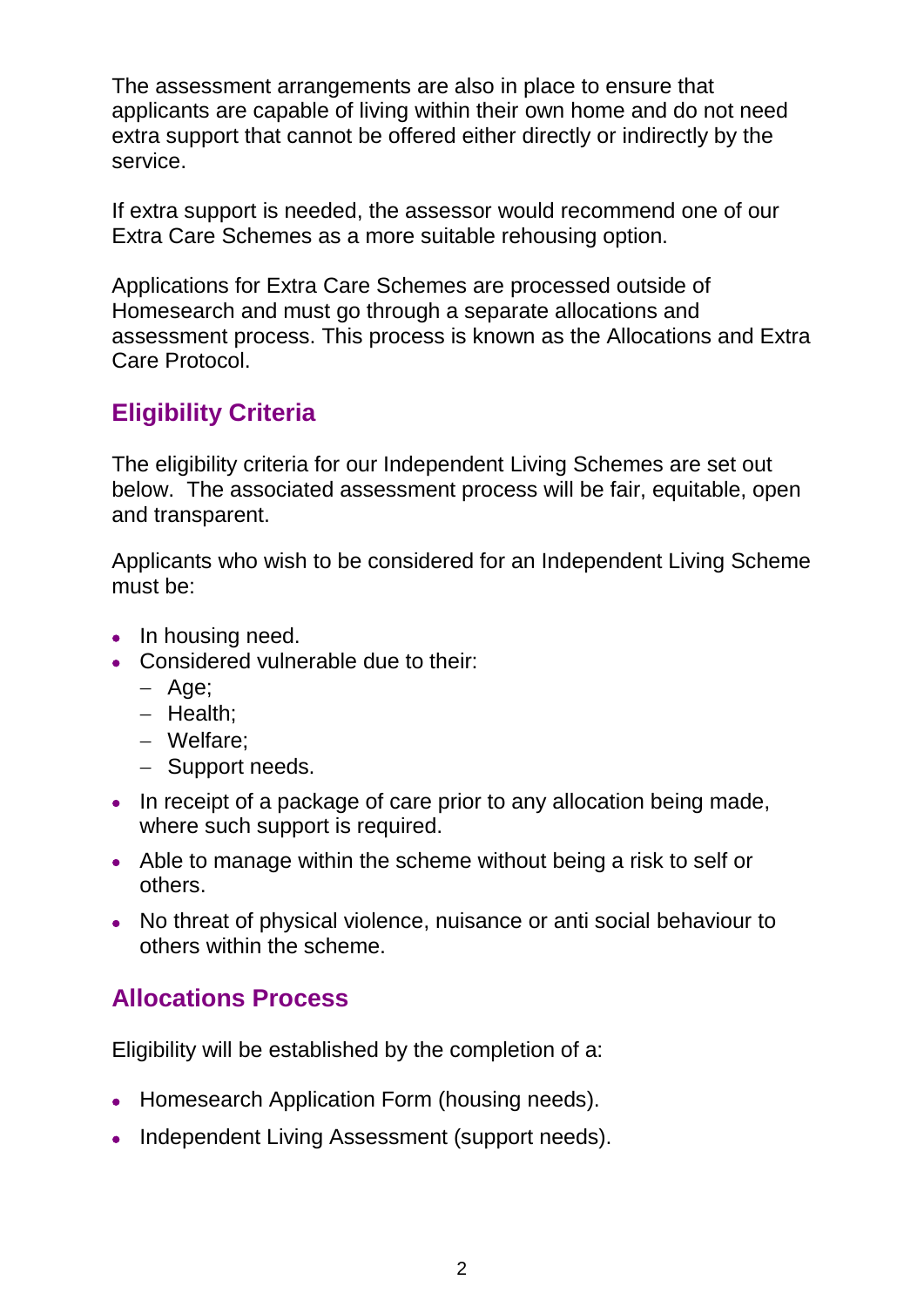# **Homesearch Application Form**

General information about the applicant will be gathered through the Homesearch application form. The Homesearch Team will also gather information about medical or special needs and make any necessary referrals.

Information about our Independent Living Schemes is also sent to applicants who specifically request the service or could be considered appropriate for the service when they apply.

### **Independent Living Assessment**

The Independent Living Assessment will take place with all applicants who have expressed an interest in an Independent Living Scheme.

Support needs are dependant on the service user, so some areas will not apply to everyone. The assessment is carried out with the full involvement of the applicant and should be signed off by them. Carers and advocates, where appropriate, should also be involved.

Once the assessment and all relevant information has been gathered, the Senior Independent Living Officer and Independent Living Manager will then make a joint decision about any prospective offer based on the information provided by the applicant. To ensure that this information is kept current, reassessments are undertaken should six months elapse before an offer is made.

### **Who is eligible?**

Applications are invited from people who suffer from depression and / or the effects of isolation and / or mental health problems.

Applicants for independent living who are in the early stages of dementia must still be able to establish relationships, function within a daily routine and have some knowledge of their surroundings.

Applicants who have a learning disability must be able to cope within independent living without due risk or disruption to others.

Couples are eligible to apply where one or both meet the criteria.

Applicants may currently live in a range of housing, including other independent living schemes, rented or owner occupied accommodation.

Whatever the applicant's specific needs, they must be able to cope within the setting of their 'own home', albeit with the help they need to maintain an independent life.